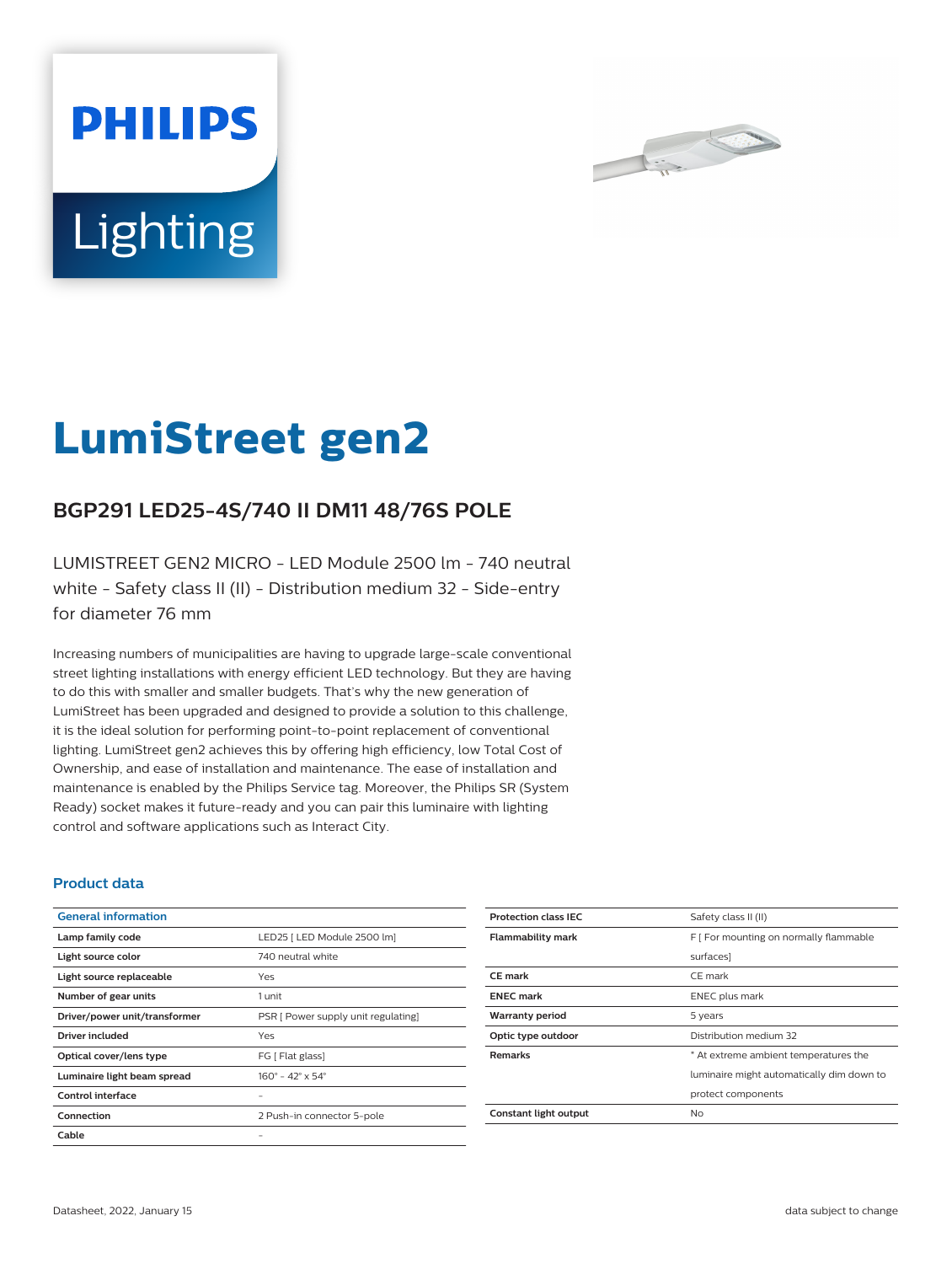### **LumiStreet gen2**

| Number of products on MCB of 16 A type | 29                                             |
|----------------------------------------|------------------------------------------------|
| в                                      |                                                |
| <b>EU RoHS compliant</b>               | Yes                                            |
| Light source engine type               | LED                                            |
| Service tag                            | Yes                                            |
| Serviceability class                   | Class A, luminaire is equipped with            |
|                                        | serviceable parts (when applicable): LED       |
|                                        | board, driver, control units, surge protection |
|                                        | device, optics, front cover and mechanical     |
|                                        | parts                                          |
| <b>Product family code</b>             | BGP291 [ LUMISTREET GEN2 MICRO]                |
|                                        |                                                |
| <b>Light technical</b>                 |                                                |
| Upward light output ratio              | $\Omega$                                       |
| Standard tilt angle posttop            | $\mathsf{O}^\circ$                             |
| Standard tilt angle side entry         | $\mathsf{O}^\circ$                             |
|                                        |                                                |
| <b>Operating and electrical</b>        |                                                |
| <b>Input Voltage</b>                   | 220 to 240 V                                   |
| <b>Input Frequency</b>                 | 50 to 60 Hz                                    |
| Inrush current                         | 15 A                                           |
| Inrush time                            | 0.295 ms                                       |
| <b>Power Factor (Min)</b>              | 0.99                                           |
|                                        |                                                |
| <b>Controls and dimming</b>            |                                                |
| <b>Dimmable</b>                        | No                                             |
|                                        |                                                |
| <b>Mechanical and housing</b>          |                                                |
| <b>Housing Material</b>                | Aluminum die-cast                              |
| <b>Reflector material</b>              | Polycarbonate                                  |
| Optic material                         | Polymethyl methacrylate                        |
| Optical cover/lens material            | Glass                                          |
| <b>Fixation material</b>               | Aluminum                                       |
| <b>Mounting device</b>                 | 76S [Side-entry for diameter 76 mm]            |
| Optical cover/lens shape               | Flat                                           |
| Optical cover/lens finish              | Clear                                          |
| Overall length                         | 520 mm                                         |
| <b>Overall width</b>                   | 234 mm                                         |
| <b>Overall height</b>                  | 95 mm                                          |
| <b>Effective projected area</b>        | $0.0235$ m <sup>2</sup>                        |
| Color                                  | Gray                                           |
| Dimensions (Height x Width x Depth)    | 95 x 234 x 520 mm (3.7 x 9.2 x 20.5 in)        |

| <b>Approval and application</b>        |                                               |
|----------------------------------------|-----------------------------------------------|
| Ingress protection code                | IP66 [ Dust penetration-protected, jet-proof] |
| Mech. impact protection code           | IK08 [ 5 J vandal-protected]                  |
| Surge Protection (Common/Differential) | Luminaire surge protection level until 6 kV   |
|                                        | differential mode and 8 kV common mode        |
|                                        |                                               |
| Initial performance (IEC compliant)    |                                               |
| Initial luminous flux (system flux)    | 2275 lm                                       |

| Initial luminous flux (system flux)   | 2275 lm                |
|---------------------------------------|------------------------|
| Luminous flux tolerance               | $+/-7%$                |
| Initial LED luminaire efficacy        | 140 lm/W               |
| Init. Corr. Color Temperature         | 4000 K                 |
| Init. Color Rendering Index           | 70                     |
| Initial chromaticity                  | (0.381, 0.379) SDCM <5 |
| Initial input power                   | 16.2 W                 |
| Power consumption tolerance           | $+/-10%$               |
| Init. Color Rendering Index Tolerance | $+/-2$                 |

| Over time performance (IEC compliant)           |  |
|-------------------------------------------------|--|
| Control gear failure rate at median useful 10 % |  |

| Control gear failure rate at median useful $10\%$ |     |
|---------------------------------------------------|-----|
| life 100000 h                                     |     |
| Lumen maintenance at median useful                | 197 |
| life* 100000 h                                    |     |
|                                                   |     |

| <b>Application conditions</b>      |                   |
|------------------------------------|-------------------|
| Ambient temperature range          | $-40$ to $+50$ °C |
| Performance ambient temperature Tq | $25^{\circ}$ C    |
| Maximum dim level                  | 0% (digital)      |

| <b>Product data</b>                  |                                         |
|--------------------------------------|-----------------------------------------|
| <b>Full product code</b>             | 871951412562900                         |
| Order product name                   | BGP291 LED25-4S/740 II DM11 48/76S POLE |
| <b>EAN/UPC - Product</b>             | 8719514125629                           |
| Order code                           | 12562900                                |
| <b>Numerator - Quantity Per Pack</b> |                                         |
| Numerator - Packs per outer box      |                                         |
| Material Nr. (12NC)                  | 910925867779                            |
| Net Weight (Piece)                   | 4.240 kg                                |
|                                      |                                         |